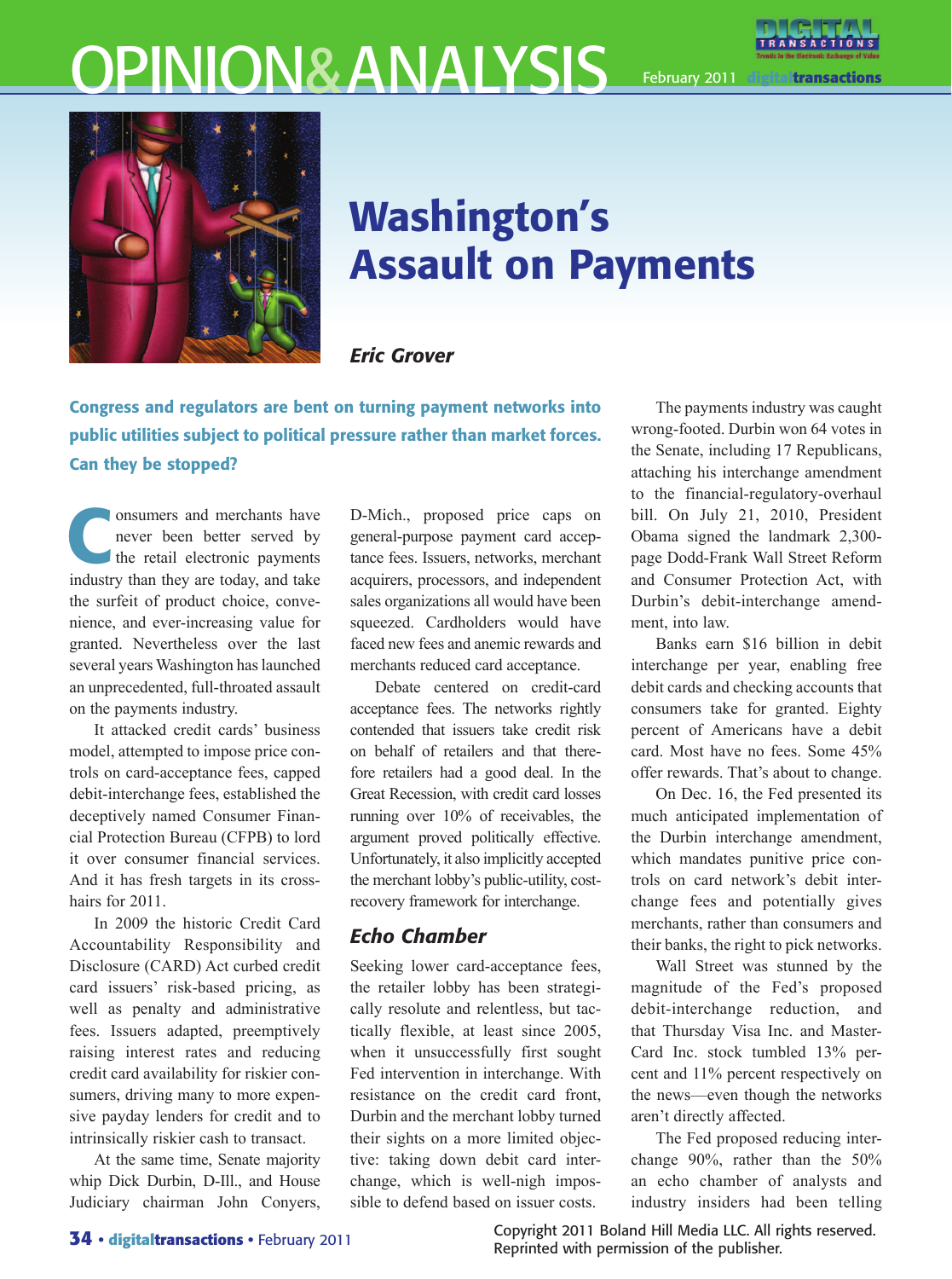

one another was "reasonable" (table). Their expectation, however, never had any basis in the law.

If anything, the Fed was lax with respect to the legislation's punitive intent. The law, after all, requires that interchange be "reasonable and proportional" to the incremental processing costs borne by debit card issuers, which are vanishingly minimal.

For example, incremental debit authorization, clearing, and settlement costs for large issuers such as Bank of America Corp., Wells Fargo & Co., and JPMorgan Chase & Co. are well under the 7-cent "safe harbor" cap set by the Fed's Dec. 16 proposal. (Comments trols) sent a letter to Fed chairman Ben Bernanke decrying government fixing prices and pleading with him to ignore key elements of the legislation.

Bankers shouldn't put too much stock in this. While the law is anticonsumer and will suppress debit card availability, use, and innovation, regulators ignoring the will of Congress as expressed in the legislation's text is more dangerous than the consequences of a bad law.

 Setting all this aside, the key issue is not how high interchange fees are, but whether they're set by businesses competing in free markets or by government. Interchange is a pric-

#### The Fed's Buzz Cut for Issuers (Debit interchange fee reduction, proposed December 2010) Current Visa 7-cent safe

| <b>Transaction size</b> | счители тэч<br>interchange | .<br>harbor cap | 12-cent cap             |
|-------------------------|----------------------------|-----------------|-------------------------|
| \$40                    | 58 cents                   | 88%             | <b>79%</b>              |
| \$70                    | 86.5 cents                 | 92%             | 86%                     |
| \$100                   | \$1.15                     | 94%             | 90%                     |
|                         |                            |                 | Source: Federal Reserve |

on the Fed proposal are due by Feb. 22. The Durbin Amendment's interchange restrictions apply only to financial institutions with \$10 billion or more in assets).

Banks will offset lost revenue by hitting consumers with a battery of new debit, checking, and account-maintenance fees, and eliminating rewards, likely spurring calls for Congress to fix a problem it created. Small-issuer, general-purpose reloadable (GPR) prepaid, and government-benefit transactions are exempt from interchange price caps and will consequently gain share.

#### *Two Eras*

Retired Senate Banking Committee chairman Chris Dodd, who supported the idea of government fixing prices, now says perhaps Congress didn't get it "right."

Indeed, at the 11th hour, on Dec. 9, 13 senators (including two—Mike Crapo and David Vitter—who voted for debit card interchange price coning system that two-sided payment networks such as MasterCard and Visa use to balance cardholder and merchant participation to maximize transaction volume.

Because the payment choices of cardholders, rather than those of merchants, reign at the point of sale, they pay less and retailers more. If merchant payment choices were dispositive—as for debit may soon be the case—interchange would flow to them.

Dynamic market pricing allocates resources to where they are most highly valued, in one-sided markets and holistically in two-sided payment-network markets. In contrast, price controls create shortages, suppress innovation, and drive commerce elsewhere, always.

Make no mistake: Durbin's price controls mark a watershed between two eras. The first era was one of increasing retail payment-network competition and innovation, with Visa, MasterCard, AmEx, Discover, PayPal, Star, and

other networks relentlessly displacing cash and checks, and private capital funding a slew of new payments ventures, including Bill Me Later, Bling Nation, Boku, Danal, Dwolla, Isis, Mobilian, Moneta, Revolution Money, Tempo Payments, and Zong.

The second era is one in which payment networks are treated as public utilities.

### *Merchant Tilt*

The Fed was charged with regulating network fees to prevent synthetic interchange, that is, a transfer of value from one side of the network to the other through processing and licensing fees and rebates, rather than interchange. The Fed's proposal will be easy to administer and is as benign as is consistent with the legislation. So long as issuers' fees and rebates don't net to less than zero, networks remain free to set their processing and licensing fees as they see fit.

Durbin's interchange amendment also prohibits debit-network exclusivity and gives merchants transactionrouting choice. Three scenarios are arguably consistent with the legislation. The Fed didn't propose one, but invited comment on all three.

The first: Issuers aligning with a single signature network and another unaffiliated PIN-debit network would be compliant. Each debit card would have two network options. However, practically speaking, whether the cardholder used signature or PIN, the merchant would never have routing choice. Market leader Visa would lose its exclusive signature-PIN debit-issuer relationships, putting a huge tranche of PIN business in play. Otherwise, the market impact would be modest.

The Fed's second alternative, however, would cause a tectonic shift in the debit-network market. It embodies two not expressly delineated subalternatives, and, while entailing work to implement, comports more closely with Congress's intent.

The legislation, and the central bank's written proposal, would

Copyright 2011 Boland Hill Media LLC. All rights reserved. Reprinted with permission of the publisher.